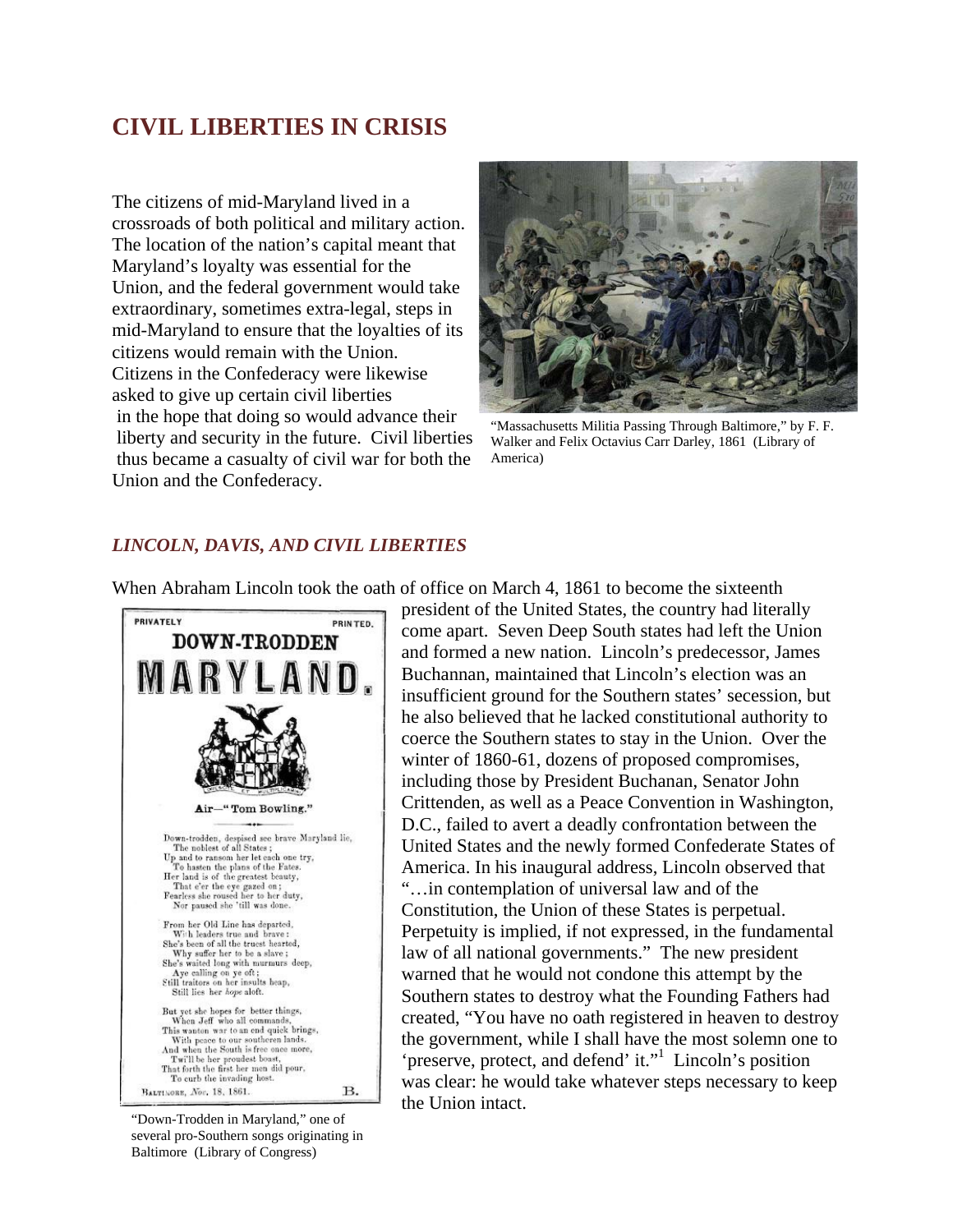With the bombardment and surrender of Fort Sumter in April 1861, Lincoln's position measurably worsened. The Upper South states of North Carolina, Virginia, Tennessee, and Arkansas left the Union and joined the nascent Confederacy. Maryland, a slave state south of the Mason-Dixon Line but with significant economic and social connections both north and south, remained on the sideline. Because of its geographical location, Lincoln could ill afford to have this key state desert the Union for the Confederacy. To that end, Lincoln and the United States government applied intense pressure, especially during 1861 and 1862, to ensure that Maryland remained a loyal state. Mid-Marylanders felt the strong arm of the Union as President Lincoln issued orders that infringed upon the citizens' civil liberties. Later in the war, with Maryland secure in the Union, civil liberties violations would continue, but retribution seemed to be the primary motivation.

Meanwhile, in northern Virginia, the Confederacy also engaged in civil liberties' violations.

While the Confederate Congress passed legislation strictly controlling President Jefferson Davis's exercise of the suspension of *habeas corpus* and any limitations on freedom of expression, it also passed the Alien Enemies and the Sequestration Acts in August 1861. The former required the deportation of all United States' citizens living in the Confederacy who were fourteen years and older and who would not declare that they intended to become citizens of the Confederate States, while the latter authorized the seizure of Northern-owned property in retaliation for the United States' First Confiscation Act. These acts provided justification for private citizens and the Confederate army to impinge directly upon the civil liberties of local inhabitants.



"How Virginia Was Voted Out of the Union," *Harper's Weekly*, June 15, 1861 (National Park Service)

### *THE LEGISLATURE MEETS IN FREDERICK*

Maryland, like other states in the Union and Confederacy during the winter of 1860/61, was divided over its future course. Governor Thomas Hicks had resisted a call by a number of state senators in December 1860 to convene a special session of the legislature to discuss Maryland's secession from the Union. Events pressed the issue, however. After the fall of Fort Sumter, Lincoln's call for 75,000 troops, and the attack upon the  $4<sup>th</sup>$  Massachusetts by Baltimore citizens on April 19, 1861 (known as either the Pratt Street Massacre or the Pratt Street Riot), the governor could no longer prolong the inevitable. With local militias engaged in destroying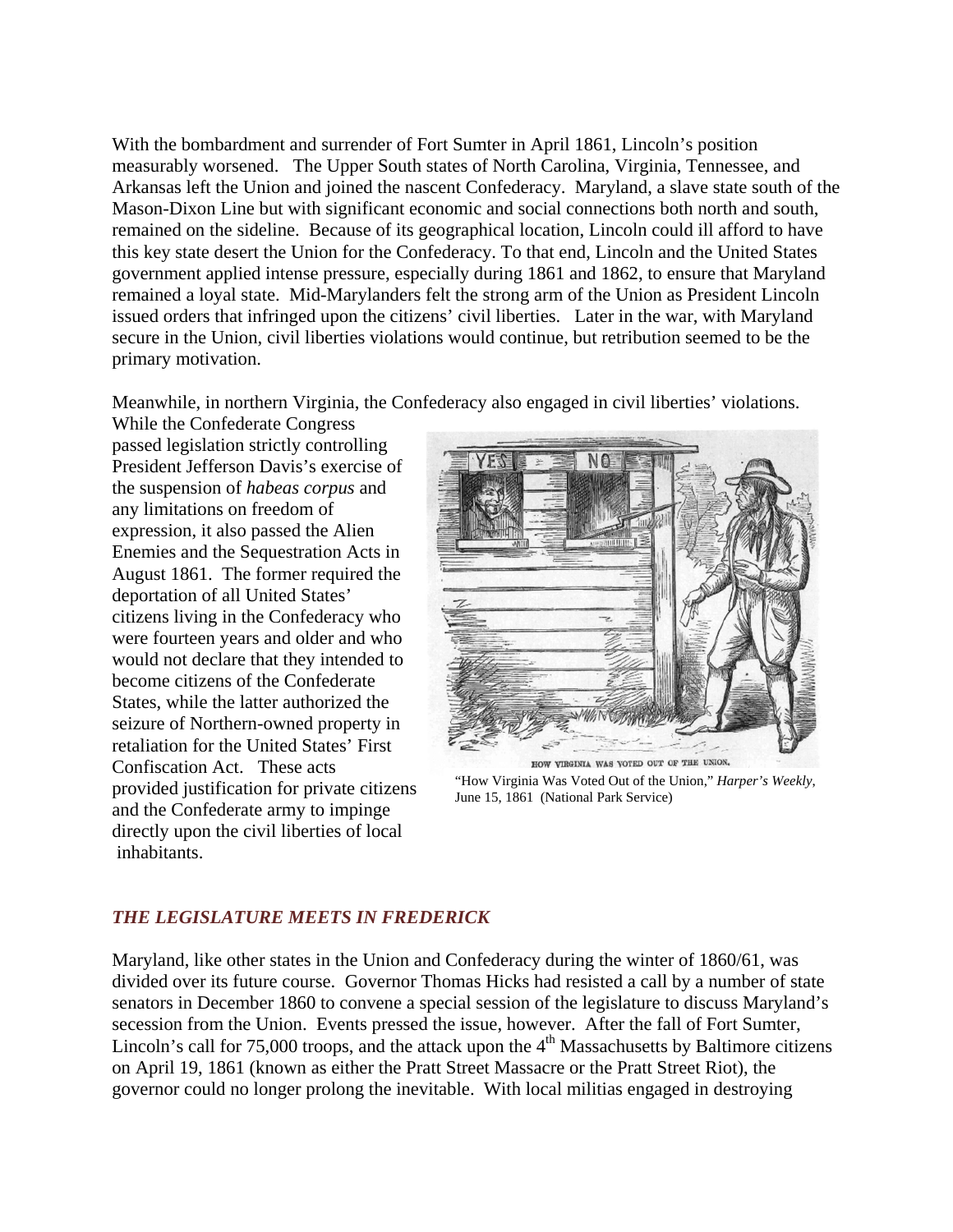railroad lines and the City of Baltimore in virtual rebellion, Hicks called for a special session of the legislature to meet in Annapolis on April 26. Union troops occupied the state capital, however, and so the governor redirected the legislature to meet in Frederick on the appointed day. Convening initially at the county courthouse at Courthouse Square, the legislature relocated to what is now known as Kemp Hall on Market Street, a building owned by the local German Evangelical Lutheran Church, where the Senate met on the third floor (or the Red Men's Hall), and the House, on the second. $2$  The legislature heard Governor Hicks recount the turmoil facing Marylanders and the difficulties which lay ahead. He then sent a mixed message for the legislators in their upcoming deliberations. He began, "I honestly and most earnestly entertain the conviction that the only safety of Maryland lies in preserving a neutral position between our brethren of the North and of the South." The governor then, however, asserted that Maryland should remain in the Union: "I can give you no other counsel than that we should array ourselves for Union and Peace, and thus preserve our soil from being polluted with the blood of brethren. Thus, if war must be between the North and South, we may force the contending parties to transfer the field of battle from our soil, so that our lives and property may be secure."<sup>3</sup>

Maryland's geographic reality and deep sectional divisions were not lost on the state legislators. Citing that it lacked the constitutional authority to determine whether the state should secede from the Union, the General Assembly, one day after the occupation of Baltimore by Union troops on May 13, passed Joint Resolution 4 of the Special Session of April 1861, which declared,

 The war now waged by the Government of the United States upon the people of the Confederated States, is unconstitutional in its origin, purposes and conduct, repugnant to civilization and sound policy; subversive of the free principles upon which the Federal Union was founded, and certain to result in the hopeless and bloody overthrow of our existing institutions.<sup>4</sup>

While the resolution continued by recognizing Maryland's loyalty to the Union, it noted that its citizens, "sympathize deeply with their Southern brethren in their noble and manly determination…" and protested against a war "which the Federal Government has declared."



Kemp Hall in Frederick, where the Maryland Legislature met in 1861 (Dean Herrin)

The General Assembly further called for the Legislature to send commissions to both Richmond and Washington, D.C. to consult with Jefferson Davis and Abraham Lincoln, respectively, in an effort to define the relationship between the state and the respective national governments. These efforts came to no avail.

Throughout the summer of 1861, the federal government took measures to ensure that Maryland would remain in the Union. Federal troops, ensconced in Baltimore, were increased in number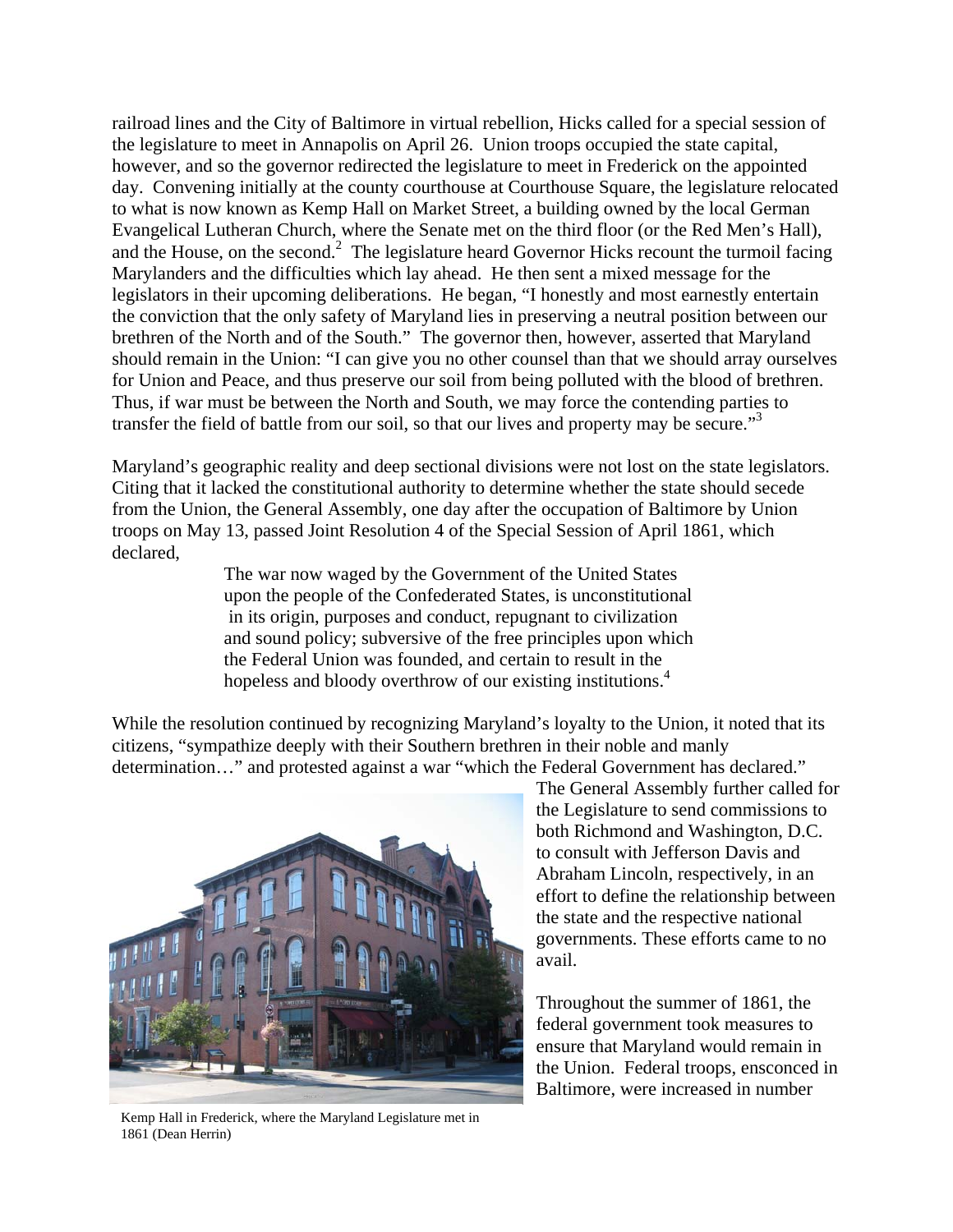and had their positions fortified, while other troops were sent to Frederick. Federal authorities arrested Southern sympathizing leaders in Frederick and throughout the state, including Delegates William Salmon, Thomas Clagett, and Andrew Kessler of Frederick County, Bernard Mills of Carroll County, and State Senator Charles Macgill of Washington County.<sup>5</sup> They would be released only after Maryland's secession crisis passed. President Lincoln also suspended the writ of habeas corpus, which allowed the federal government to hold citizens indefinitely and without a hearing (see below).

By the time the legislature reconvened in September, with many of its members arrested and troops from Wisconsin stationed in the city, neither the House of Delegate nor the Senate could assemble a quorum. No further debate occurred on the issue of secession. Efforts to secede thus ended in the city of Frederick, successfully subverted and silenced by the Lincoln administration.

### *SUPPRESSING SPEECH*

Those in mid-Maryland who supported Confederacy had to be careful of the language they used or face possible repercussions from the government and their Unionist neighbors. Public affirmation of the Confederacy and its leaders could lead to arrest. After William Kelley toasted Jefferson Davis, he was arrested for "treasonable language," while Richard Warner, of Liberty, met the same fate for giving a cheer for the president of the Confederacy.<sup>6</sup> Three young ladies were arrested in Frederick for singing secessionist songs.<sup>7</sup> Thomas John Claggett, also of Frederick, was arrested and imprisoned for singing "Dixie."<sup>8</sup>

Desecrating the American flag was an act of symbolic defiance that was certain to elicit condemnation. The Hagerstown *Herald of Freedom and Torch Light* warned those who chose to demonstrate disrespectful behavior toward the flag that they "should not complain if they are compelled to cast their lot among traitors."  $9\,$  In 1861, when someone "bedaubed [the flag's] Heaven-born hues with printer's ink," the *Frederick Examiner* concluded that "the villain, who would desecrate the National flag, is capable of any crime."<sup>10</sup>

Even subtle displays of opposition to the flag could also mark one as a Confederate sympathizer. A Hagerstown paper laid out the rules: "He or she, man or woman, who passes into the street, or sidles to the edge of a pavement, to avoid walking under the American flag, offers to the Government an indirect insult, and affords unmistakable evidence of disloyalty. Instances of this kind are said to have occurred in our own town, but those guilty of such treasonable conduct, whether male or female, if they persist in it, may get themselves into trouble before they are aware of it."<sup>11</sup>

Waving, or wearing, the Confederate flag was an overt demonstration of support for the Confederacy. Ulysses Hobbes was arrested at Monocacy Junction on July 28, 1862 for "a display of treasonable opinions." Specifically, when an acquaintance produced a small Confederate flag, Hobbes indicated that he "was not afraid or ashamed to wear it," pinned it to his chest, and subsequently blurted "some bombastic expressions." At this point, Hobbes was ordered to surrender the flag, but refused. Captain Yellott, the arresting officer, offered this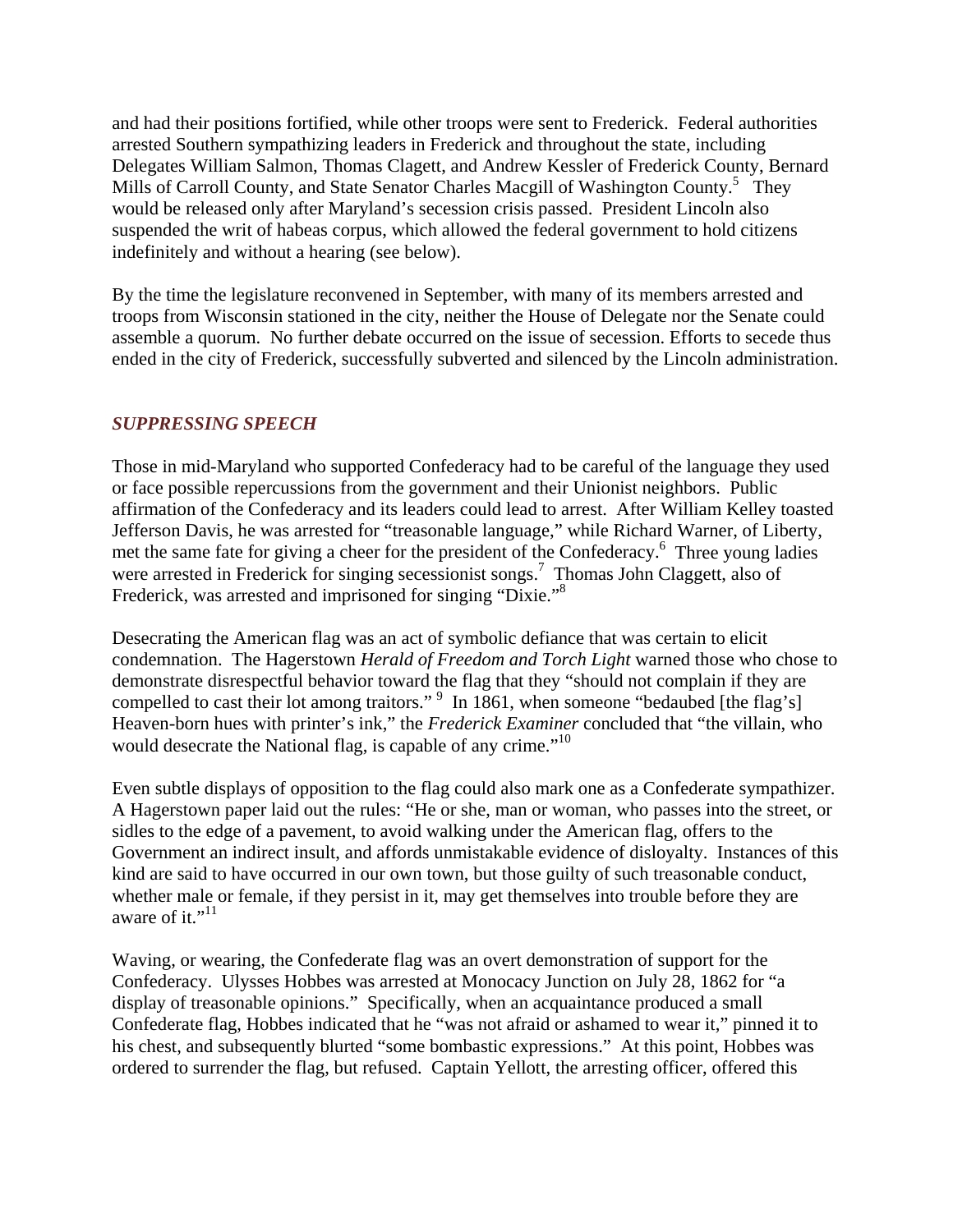Confederate sympathizer his release upon taking the oath of allegiance. Hobbes refused and was transported to a Baltimore jail.<sup>12</sup>

On a few occasions, those in possession of a Confederate flag avoided punishment. In June 1861 soldiers of a Rhode Island regiment, upon entering John Hagan's tavern, located "at the [Braddock] mountain, and seeing a Secession flag there, seized it." Hagan chose to report instead the theft of a gold watch, a charge that was described in a lively account printed in *The Frederick Herald*. When a number of the Union officers "went to the *Herald* office to demand an explanation for a scurrilous article in that journal… some one (sic) cried out there was a Secession flag in the office." The flag, "it is said, was spirited away out of the back window."<sup>13</sup> No action was taken against Hagan.

Citizens in northern Virginia also faced the threat of repercussions if their voices dissented from the majority's. In Waterford, Virginia Mollie Dutton, a Quaker, confirmed this in a letter to her friend in March 1862:

> Oh! These Virginians, worse by far than the South Carolinians themselves – and the Mississipian (sic) soldiers have expressed astonishment at their behavior.

 They come they say to protect and do nothing but destroy. Oh! Deliver me form this Southern Confederacy! We are the sorriest slaves that ever trod the earth. To talk is Treason. To act, Rebellion, our every movement watched the vilest set – mean, contemptible men.  $^{14}$ 

During the Virginia secession crisis, Union supporters were under constant pressure to conform: "Any dissent, even the attempt to change the direction at the ballot box, was treason."15 Some who voted against the secession ordinance "had to face charges and endure loyalty hearings."<sup>16</sup>

## *CLOSING NEWSPAPERS*

Freedom of speech also extends to newspapers, and suppression of the press became a controversial issue during the Civil War. Washington, Frederick, and Carroll counties all had certain newspapers which endorsed the Union cause and others that supported the Confederacy. John A. Dix, commander of the Maryland Department for the Union, advised one Unionist in favor of closing "secessionist presses" in Baltimore that "There is no doubt that a majority of the Union men ... (who) desire the suppression of all the opposition presses ... but there are many – and among them some of the most discreet – who think differently."<sup>17</sup> Despite the initial reluctance of the government to censor the press, the Southern sympathizing presses were eventually shut down by the government, some permanently and others to resume publication after the termination of hostilities.

In the early stages of the war, many Southern supporting papers were forbidden to use the mail service to deliver the papers. In February, 1862, postmaster W.D. Jenks, "received an order from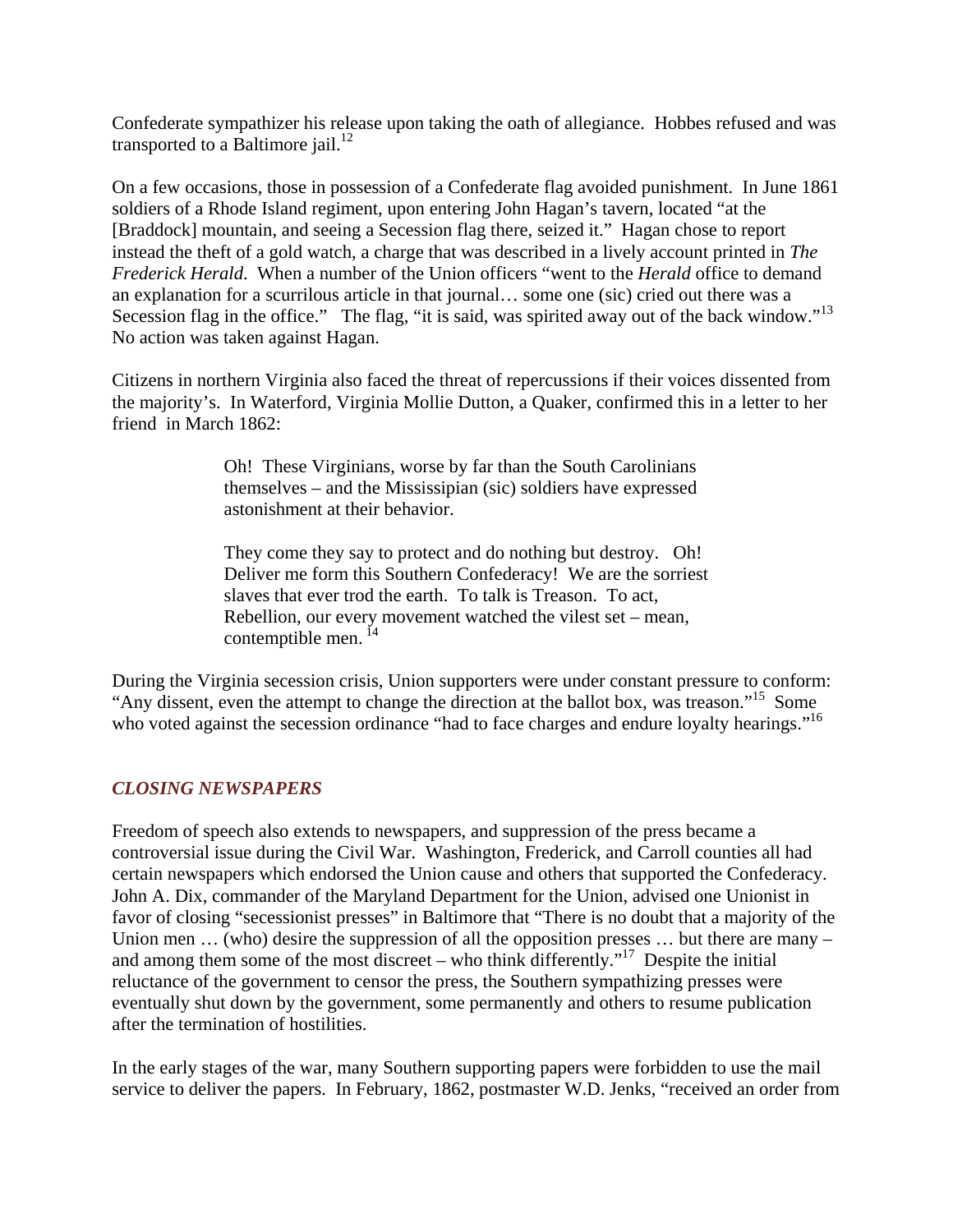the Post Master General, directing [him] not to receive or mail the [pro-Confederate] *Republican Citizen* until otherwise ordered."<sup>18</sup> This had a negative impact on readership, and placed severe financial strain on the publication. Ultimately, the Citizen's operations were suspended in 1862.

As the war progressed, the Southern supporting presses in the region were faced with increasing pressure from the government. The *Free Press*, a weekly publication originating in Williamsport, began publication on October 31, 1862, but suspended publication from 1863 to April 1866.<sup>19</sup> Publisher A.G. Boyd was arrested on March 12, 1863 for printing "a 'copperhead' concern," according to its Unionist rival, the *Herald of Freedom & Torch Light*, "and subsist[ing] upon the rewards of its envenomed opposition to the Union cause." To ward off any allegations of partisanship or bias, the Unionist *Herald of Freedom & Torch Light*  proclaimed, "We understand that it has been insinuated in rebel circles that this proceeding was instigated for our personal benefit, [but] we have never advised any interference with their venomous sheets, nor do we desire, or would we intrique (sic) to obtain one cent's worth of their patronage."<sup>20</sup> Boyd was banished to the Confederacy.<sup>21</sup> Another newspaper forced to terminate publication in 1861 was the *Frederick Herald*, which had supported John C. Breckinridge in the election of 1860 and the Confederacy after its formation. $^{22}$ 



The masthead of the pro-Southern Frederick *Herald* newspaper (Maryland State Archives)

In some instances, the government did not need to actively intervene to stop publication of a "copperhead" paper; it could rely upon the actions of an angry public. While the government briefly incarcerated the *Hagerstown Mail*'s editor, Daniel Dechert, in 1862, an angry mob ransacked the paper's office during the evening of May 24, 1862 and destroyed the presses and type, which were then scattered over the public square. The *Mail* was forced to suspend its publication for eighteen months.<sup>23</sup> Likewise, on evening of April 15, 1865, after the assassination of President Lincoln, a group of citizens met at the courthouse in Westminster and passed a resolution condemning the *Western Maryland Democrat* for its criticisms of the late president. After midnight, a mob stormed the newspapers offices, destroying the type, machinery, and paper, and, reportedly, hanging the editor of the paper, Joseph Shaw.<sup>24</sup>

### *SUSPENSION OF THE WRIT OF HABEAS CORPUS*

The writ of habeas corpus requires the official responsible for the incarceration to produce the petitioner in open court so a judge may determine the legality of the imprisonment. Chief Justice Salmon P. Chase, in *Ex parte Yerger*, observed in 1869 that the writ has been "esteemed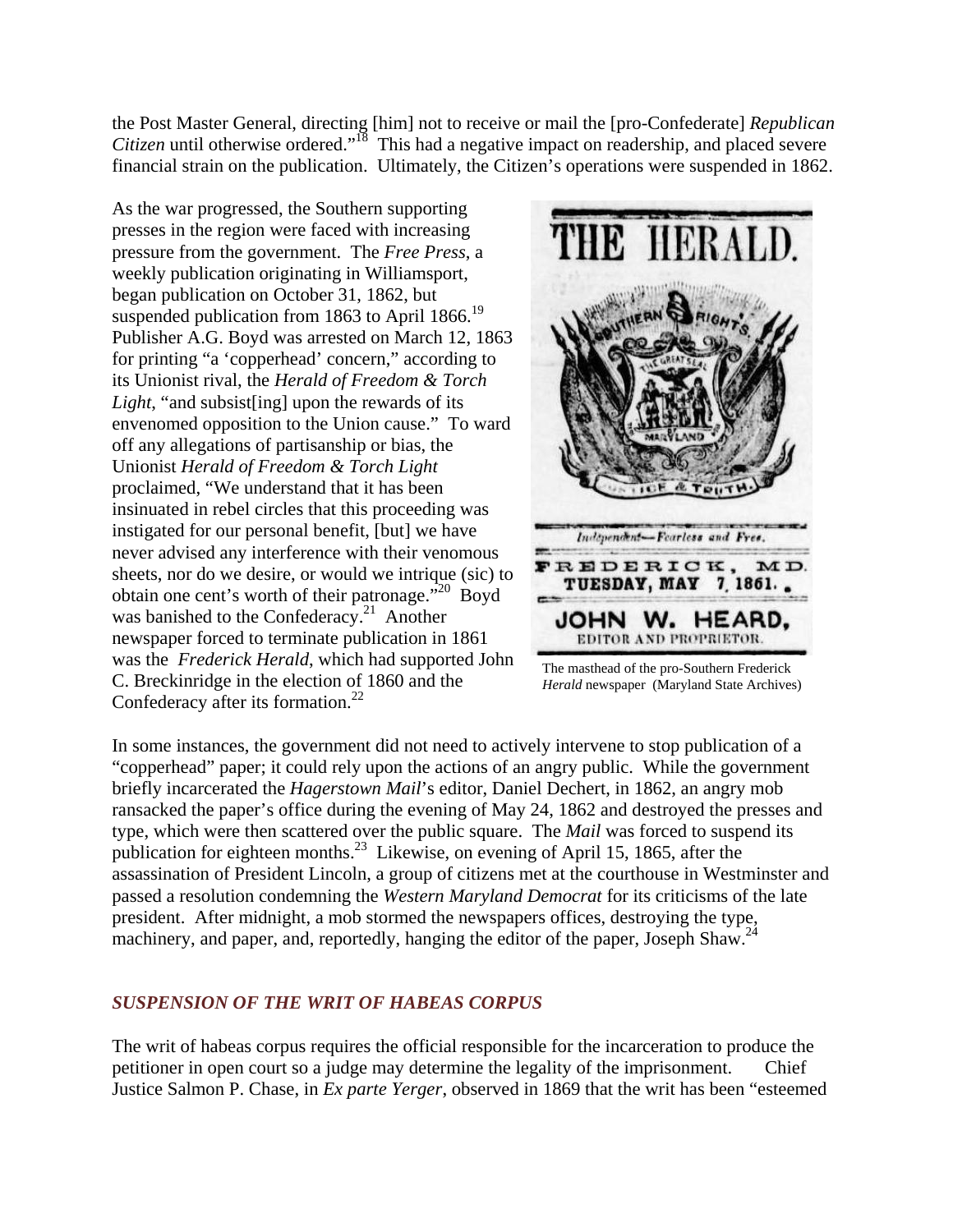the best and only sufficient defense of personal freedom."*<sup>25</sup>* If the writ is suspended, one can be detained indefinitely without appearing in court. The Constitution allows for the suspension of the writ of habeas corpus "… when in cases of rebellion or invasion the public safety may require it."<sup>26</sup>

In the spring of 1861, President Lincoln was keenly aware of both the precarious loyalty of Maryland and the continued guerilla activities in the state that were inhibiting federal troops from reaching Washington, D.C. On April 27, he ordered the military authorities to suspend the writ of habeas corpus along the Philadelphia-Washington, D.C. corridor. With the federal seizure on May 25 of John Merryman, a wellknown Baltimore County Confederate sympathizer, the constitutionality of the suspension of the writ was challenged. Chief Justice of the Supreme Court, Frederick's Roger Brooke Taney, sitting as judge on the federal circuit court for Maryland, held in *Ex parte Merryman* that Congress, not the president, possessed the authority to suspend the writ of habeas corpus.<sup>27</sup> Lincoln chose to ignore the opinion, defending his action as the result of "…popular demand, and a public necessity."28



John Merryman, the petitioner in the famous *Ex parte Merryman* case that pitted Chief Justice Roger B. Taney against President Abraham Lincoln (National Park Service)

In mid-Maryland, federal authorities used the suspension of the writ to exert authority over those not only in direct opposition to the federal coercion necessary to maintain Maryland in the Union, but also against those who expressed sympathy for the Confederacy. The most egregious example of the former was the arrest of three legislators from Frederick County and one representing Carroll County because of federal authorities' fear that they would support a secession ordinance. Once Maryland was securely in the Union camp, the men were released.

Far more numerous were instances involving individuals held for their known Southern sympathies. John Baughman, editor of the *Republican Citizen*, was arrested at Sandy Hook on July 12, 1861 on the charge of treason. He had letters addressed to Bradley T. Johnson, then a Confederate major from Frederick. Among other evidence against Baughman was that "he has been in the habit of visiting Sandy Hook frequently, under the pretext of looking after his papers mailed to Virginia; but in reality, as was suspected, to convey information to the rebels." Typical of these types of cases, Baughman was released within days after taking the oath of allegiance.<sup>29</sup>

## *EXILE*

The most extreme punishment implemented by the Union was the exile of civilians who demonstrated public support for the Confederacy. Deportation of citizens who have opposed the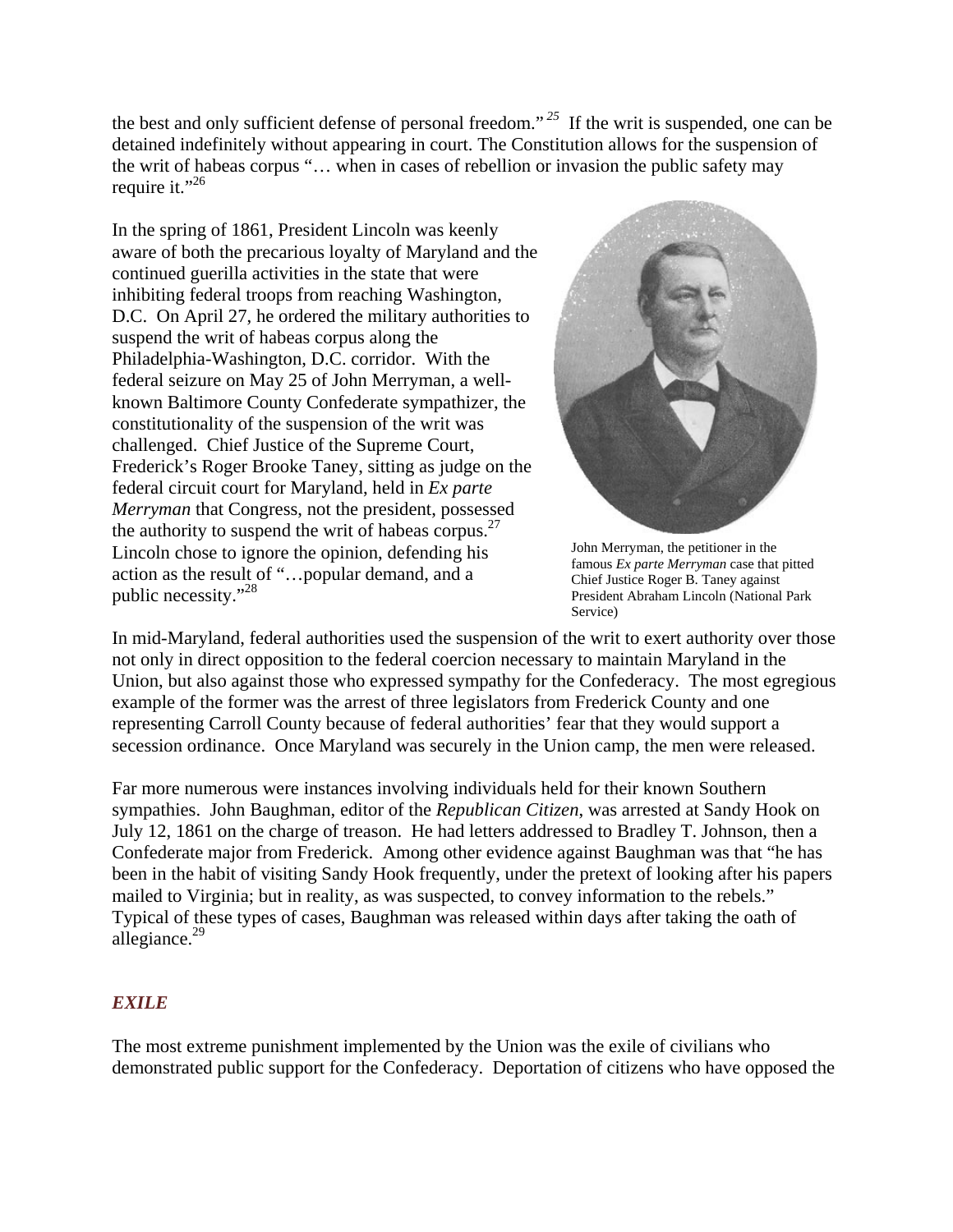government during wartime is not constitutionally authorized, and has been utilized sparingly in our country's history.

While imprisonment or shutting down one's business were the usual consequence for those exhibiting public support for the Confederacy, General Robert C. Schenck, commander of the VIII Corps, also employed banishment to remove those charged with disloyalty to the Union. In the spring of 1863, Richard D. Poole of Liberty and John S. Lynch of Baltimore were arrested at Westminster and exiled, because they "profanely called upon the Most High to d---n the Yankees."<sup>30</sup> This was not an isolated incidence of banishment by General Schenck. In March 1863, A.G. Boyd, publisher of the *Maryland Free Press* in Washington County, was arrested and "taken off, it is said, for the purpose of being sent beyond the Federal lines."31 On July 30, 1864, the *Daily National Intelligencer* in Washington, D.C. reported that the *Republican Citizen* had been shut down, with its editors, Baughman and Norris, banished south of the Potomac River. Baughman's wife and three children were sent to the "Senandoah [sic?] Valley of Virginia alone, entirely isolated from her friends…."<sup>32</sup> Upon taking the oath of allegiance, Norris was permitted to return.33

Perhaps the most far-reaching implementation of this policy occurred in the summer of 1864. In mid-July, Major John I. Yellott, Provost Marshal for Frederick County, complained to General David Hunter, commander of the Department of West Virginia, which included the counties in western Maryland, that local Confederate sympathizers in the county identified the property of Union men to the Confederates who had occupied Frederick prior to the Battle of Monocacy. The Provost Marshal sought guidance on an appropriate federal response. Hunter ordered the immediate arrest of all persons known, or suspected, of having engaged in such behavior. Also to be arrested were the suspect's families as well. The men were to be taken to a federal prison in Wheeling, West Virginia, while the families were to be deported behind Confederate lines. In addition, their homes and furniture were to be seized, with the proceeds from the sale of the furniture at a public auction to be used "for the benefit of Union citizens of the town who are known to have suffered loss of property from information given by these persons."<sup>34</sup>



Union General David Hunter, who issued a harsh order in 1864 to punish those Frederick citizens who had aided the Confederates before the Battle of Monocacy (Library of Congress)

To avoid these consequences, male citizens in Frederick City and that portion of Frederick County falling within the purview of the Department of West Virginia were required to appear at the Provost Marshal's Office between 8:00 a.m. and 5:00 p.m. to swear an oath of allegiance to the United States.

By August 1, twenty-three southern sympathizers and their families had been marked by Hunter for arrest and banishment, including James M. Schley, George Potts, Sr., Dr. Robert Johnson, William Wootten, and F.H. McGill.<sup>35</sup> While the Frederick *Examiner* supported Hunter's policy, others were adamant that Hunter's policy would result in more harm than good. George R. Dennis, a lieutenant colonel in the  $1<sup>st</sup>$ Maryland, wrote to the Lincoln administration on behalf of "a large number of prominent Union Citizens of Frederick." In his letter, Dennis referred Lincoln to the "horror at [the guerrilla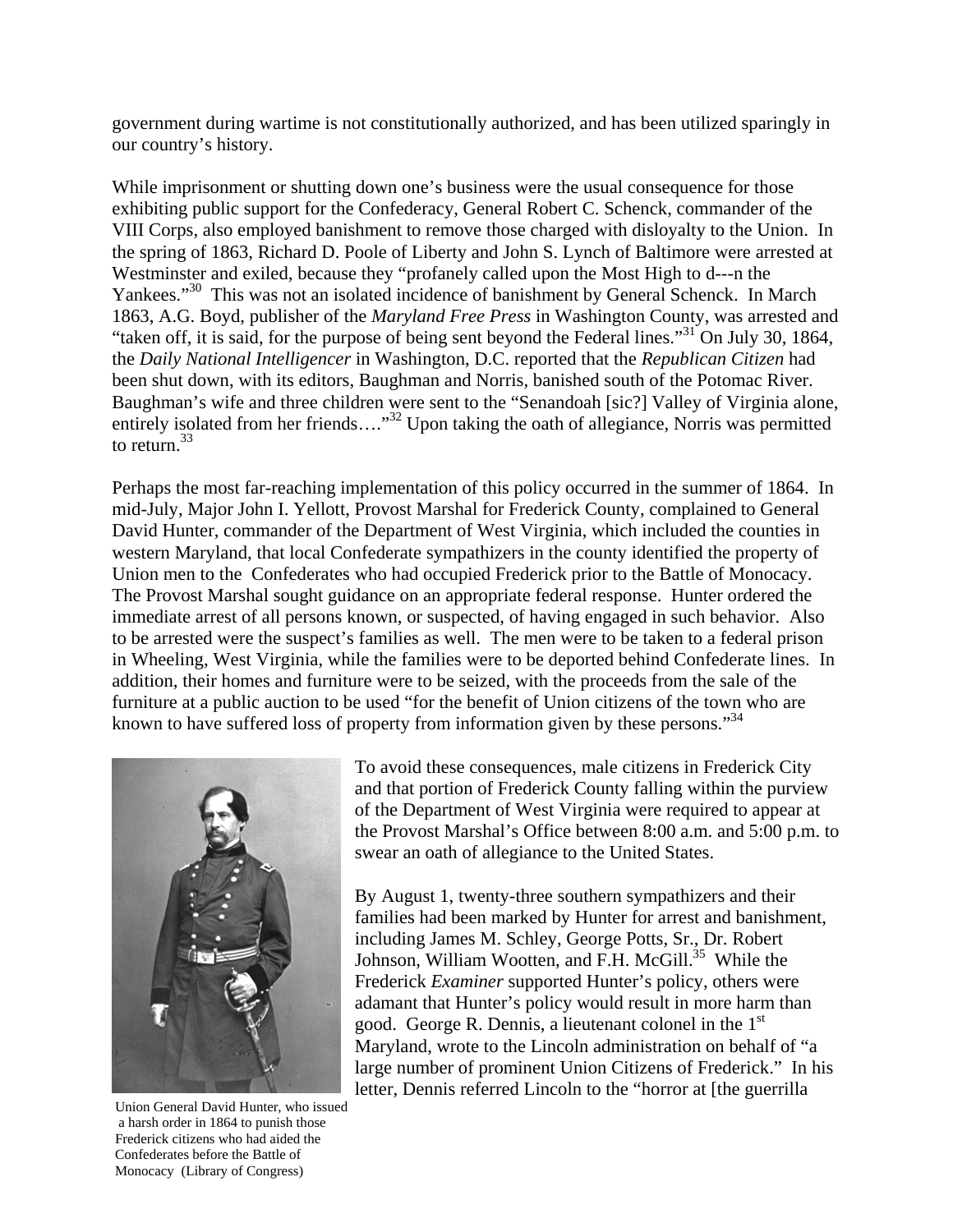warfare in] Missouri," stating that Fredericktonians wished "to avoid the unhappy state of her citizens," and requested that the President "interpose his authority, and modify, or have the order revoked."36 Likewise, Francis Thomas, a former governor of Maryland and member of the House of Representatives during the Civil War, advised that "Major Yellott, selected for arrest, such persons a Union man pointed out." He concluded, "This wholesale proceeding, seems to me, madness and folly…. The arrest of quiet, inoffensive citizens, who have not, publicly, given, by words, or acts of encouragement to the enemy, cannot but be mischievous."<sup>37</sup>

In his defense, Hunter argued that those arrested and ordered beyond the federal lines were identified "to me by the loyal citizens of good standing as dangerous persons, sympathizers with the rebellion, who have by all means in their power aided and abetted the rebel cause, communicating habitually with the enemy across our lines, giving military information, denouncing loyal citizens on the advent of rebel raiders, and otherwise giving moral and material aid to the rebel cause." He concluded, "It is impossible for me to conduct military operations advantageously in this department if these spies and traitors are permitted to go at large and continue their disloyal practices in the midst of my army."38

Hunter's defense did not sufficiently outweigh the harm which banishment would have caused. Lincoln directed that "the Secretary of War will suspend the order of General Hunter … until further orders, and direct him to send to the Department a brief report of what is known against each one proposed to be dealt with."<sup>39</sup> As a result, Hunter requested that he be relieved of command. He was granted a leave of absence on August 8 and was relieved of command approximately three weeks later.<sup>40</sup> This suggests that there were limits to President Lincoln's willingness to violate civil liberties. By 1864, when a Union victory seemed assured, Hunter's orders went farther than Lincoln felt was necessary.

### *SIEZURE OF PROPERTY*

Even prior to the passage of the Sequestration Act during the summer of 1861, Confederate and local authorizes were active confiscating the property of pro-Union citizens. In Leesburg, Confederates scrutinized poll lists in order to "identify everyone who had voted against secession." Those who had "were the first have farms, horses, wagons, and forage taken by the Confederates."41 A magistrate in Lovettsville wrote to Governor John M. Letcher, objecting that the Southern soldiers were "'taking by impressments and otherwise, the property of our people, in an illegal and rebellious manner, leaving in some cases our citizens almost without the necessities of life, and without horses, thus depriving them of the means for making a living."<sup>42</sup> The property of Unionists living in Loudon County was, apparently, at a high risk of being seized.

For those in the Union, however, confiscating property of Southern supporters presented a thorny problem, as the North's position was that Southerners were not enemy aliens but rebellious U.S. citizens. Despite grave reservations, Lincoln signed the Second Confiscation Act, passed by Congress in 1862, which allowed for the seizure of property of Confederate military officers, Confederate public officers, persons who took an oath of allegiance to the Confederacy, or any person giving aid or support to the Confederacy. This included the immediate liberation of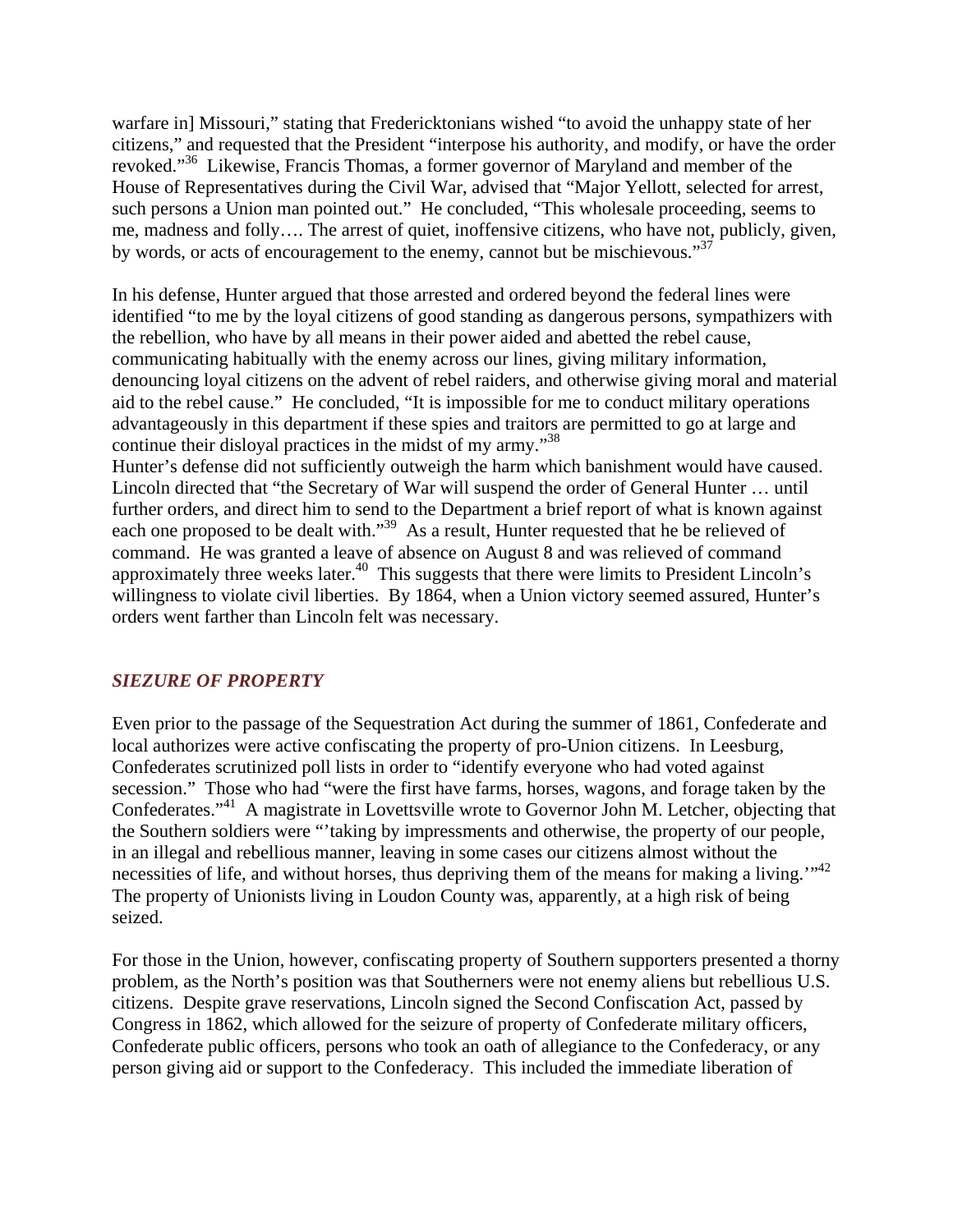slaves of disloyal owners. Confederate General Bradley T. Johnson of Frederick had his property confiscated, and his home became the headquarters of Union General Nathaniel Banks.

## *CONCLUSION*

From the Civil War to the present, attention has focused on whether the Lincoln administration violated citizens' civil rights or acted appropriately in a time of crisis to preserve the Union.<sup>43</sup> Americans were confronted with difficult choices at a time when upholding certain civil liberties could jeopardize the existence of the Union. Yet, should the government be able to destroy the very thing it is trying to preserve? In mid-Maryland, violations of civil liberties occurred, ranging from arrests for singing "Dixie" to arrests of state legislators in order to prevent a quorum from voting on secession. The latter was nothing less than interference with the legislative process of the democratic republic. President Lincoln's understanding of constitutionalism within the context of a perpetual union permitted him to act in the first years of the War with considerable latitude regarding citizens' civil liberties during America's greatest constitutional crisis. Once the crisis receded, Lincoln rescinded orders in the field that violated civil liberties. As president, Lincoln infringed upon the citizens' civil liberties to a degree commensurate with the crisis confronting the Union. President Davis was likewise committed to the survival of his country, and would sacrifice civil liberties to preserve the Confederacy.

*This essay was contributed by Michael Powell, Ph. D, J.D., Professor of History at Frederick Community College and co-editor of* Mid-Maryland: A Crossroads of History *(2005) and* Mid-Maryland History: Conflict, Growth, and Change *(2008)*. *Dr. Powell would like to acknowledge the assistance of Andrew Borsa and Sanna Sayed, interns at the Catoctin Center for Regional Studies, for help with research for this article.* 

<sup>&</sup>lt;sup>1</sup> Abraham Lincoln, *First Inaugural Address*, March 4, 1861, Washington, D.C.

<sup>&</sup>lt;sup>2</sup> Frederick *Herald*, April 30, 1861.

<sup>&</sup>lt;sup>3</sup> As cited in Carl N. Everstine, *The General Assembly of Maryland, 1850 – 1920* (Charlottesville, VA: The Michie Publishers, 1984), 102, 103.<br><sup>4</sup> *Ibid.*, 114.

<sup>&</sup>lt;sup>5</sup> *Official Records of the War of the Rebellion*, Ser. II, Vol. 1, 667-677.<br><sup>6</sup> *Frederick Examiner*, August 13, 1862. <sup>7</sup> *Frederick Examiner*, September 9, 1863.

Rebecca Miller, "Confederate Sentiment in Frederick County, Maryland, 1861-1862," in *Mid-Maryland History: Conflict, Growth and Change*, edited by Barbara M. Powell and Michael A. Powell (Charleston, SC: The History Press, 2008), 20.<br><sup>9</sup> Herald of Freedom & Torch Light, May 6, 1863.

<sup>&</sup>lt;sup>10</sup> Frederick Examiner, November 20, 1861.<br><sup>11</sup> Herald of Freedom & Torch Light, May 6, 1863.<br><sup>12</sup> Frederick Examiner, July 30, 1862.<br><sup>13</sup> Valley Register, June 21, 1861.<br><sup>14</sup> Dutton's father was arrested by a local mili Bronwen C. Souders, and John M. Souders, eds., *"To Talk is Treason": Quakers of Waterford, Virginia on Life,* 

<sup>&</sup>lt;sup>15</sup> Edward H. Phillips, *The Lower Shenandoah Valley in the Civil War* (Lynchburg, VA: H.E. Howard, 1993), 17.